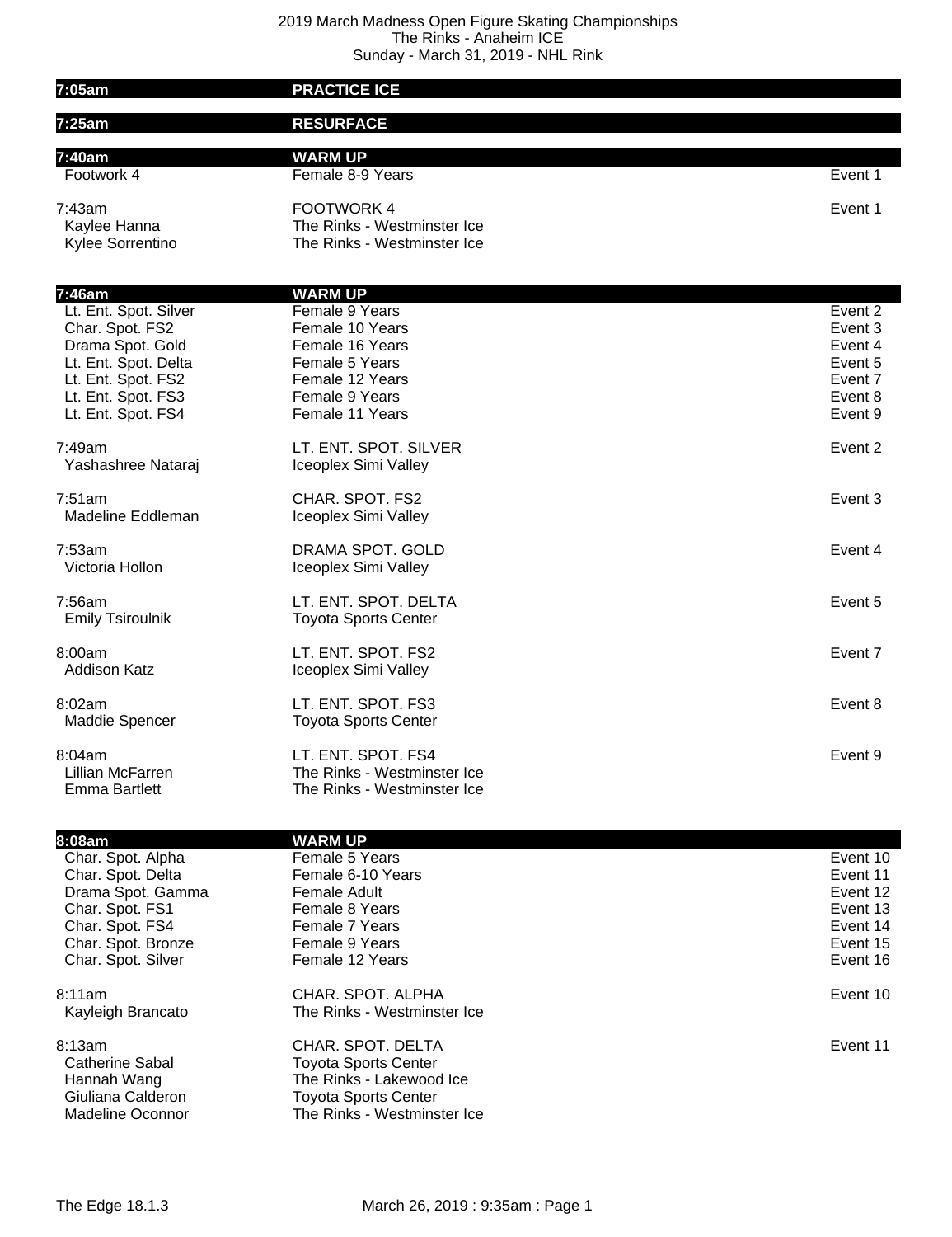## 2019 March Madness Open Figure Skating Championships The Rinks - Anaheim ICE Sunday - March 31, 2019 - NHL Rink

| 8:20am<br>Evelyn Rogers   | DRAMA SPOT. GAMMA<br>The Rinks - Westminster Ice  | Event 12 |
|---------------------------|---------------------------------------------------|----------|
| 8:21am<br>Chloe Brancato  | CHAR. SPOT. FS1<br>The Rinks - Westminster Ice    | Event 13 |
| 8:24am<br>Isabella Sommer | CHAR. SPOT. FS4<br>Toyota Sports Center           | Event 14 |
| 8:26am<br>Kellie Rogers   | CHAR. SPOT. BRONZE<br>The Rinks - Westminster Ice | Event 15 |
| 8:28am<br>Emma Coulter    | CHAR, SPOT, SILVER<br>Iceoplex Simi Valley        | Event 16 |

| 8:30am                  | <b>WARM UP</b>              |          |
|-------------------------|-----------------------------|----------|
| <b>Artistic Silver</b>  | Female 9 Years              | Event 17 |
| Drama Spot. FS2         | Female 9-10 Years           | Event 18 |
| <b>Artistic FS3</b>     | Female 14 Years             | Event 19 |
| <b>Artistic FS4</b>     | Female 9-10 Years           | Event 20 |
| <b>Artistic Gold</b>    | Female 16 Years             | Event 21 |
| Char. Spot. FS4         | Female Adult                | Event 22 |
| 8:33am                  | <b>ARTISTIC SILVER</b>      | Event 17 |
| Yashashree Nataraj      | Iceoplex Simi Valley        |          |
| 8:35am                  | DRAMA SPOT. FS2             | Event 18 |
| Caileigh Moreno         | Iceoplex Simi Valley        |          |
| Madeline Eddleman       | Iceoplex Simi Valley        |          |
| 8:40am                  | <b>ARTISTIC FS3</b>         | Event 19 |
| <b>Brooklynn Burrow</b> | Iceoplex Simi Valley        |          |
| 8:42am                  | <b>ARTISTIC FS4</b>         | Event 20 |
| Kylee Sorrentino        | The Rinks - Westminster Ice |          |
| Olivia Steinberg        | Iceoplex Simi Valley        |          |
| 8:46am                  | <b>ARTISTIC GOLD</b>        | Event 21 |
| Victoria Hollon         | Iceoplex Simi Valley        |          |
| 8:49am                  | CHAR. SPOT. FS4             | Event 22 |
| Hanne Booth             | Aliso Viejo Ice Palace      |          |

| 8:51am                   | <b>WARM UP</b>              |          |
|--------------------------|-----------------------------|----------|
| Lt. Ent. Spot. Pre Alpha | Female 4 Years              | Event 23 |
| Pre Alpha                | Female 7 Years              | Event 24 |
| Alpha                    | Female 5 Years              | Event 25 |
| <b>Beta</b>              | <b>Female Adult</b>         | Event 27 |
| Gamma                    | Female Adult                | Event 28 |
| Delta                    | Female 5-10 Years           | Event 29 |
| 8:54am                   | LT. ENT. SPOT. PRE ALPHA    | Event 23 |
| Jenna Tesi               | Iceoplex Simi Valley        |          |
| 8:56am                   | PRE ALPHA                   | Event 24 |
| <b>Beatrix Kimmel</b>    | <b>Toyota Sports Center</b> |          |
| 8:57am                   | <b>ALPHA</b>                | Event 25 |
| Kayleigh Brancato        | The Rinks - Westminster Ice |          |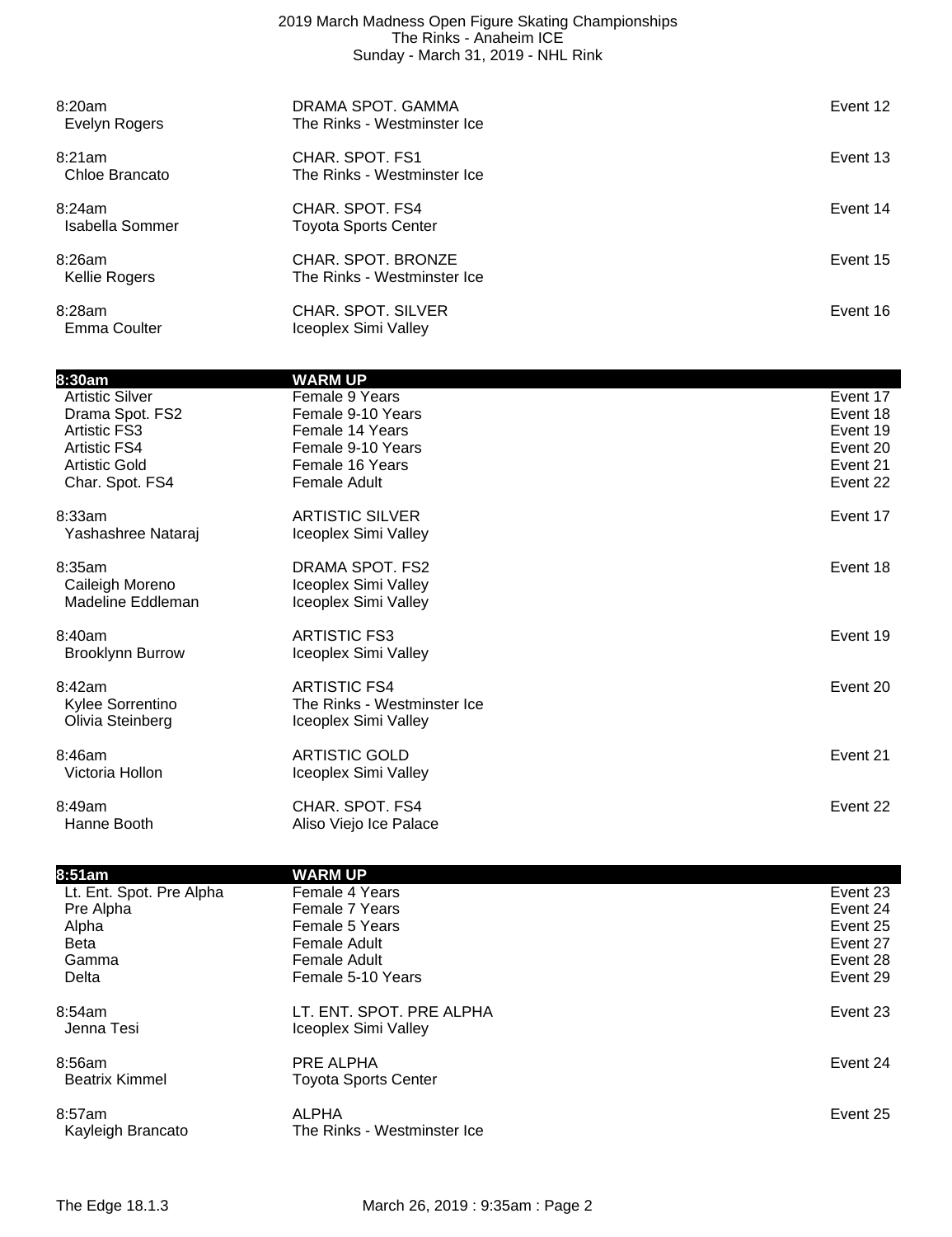## 2019 March Madness Open Figure Skating Championships The Rinks - Anaheim ICE Sunday - March 31, 2019 - NHL Rink

| 9:01am<br><b>April Cristal</b>                                                                            | <b>BETA</b><br>The Rinks - Anaheim Ice                                                                                                                     | Event 27             |
|-----------------------------------------------------------------------------------------------------------|------------------------------------------------------------------------------------------------------------------------------------------------------------|----------------------|
| 9:02am<br>Evelyn Rogers                                                                                   | <b>GAMMA</b><br>The Rinks - Westminster Ice                                                                                                                | Event 28             |
| 9:04am<br><b>Emily Tsiroulnik</b><br>Misha Shur<br>Adele Nguyen<br><b>Madeline Oconnor</b>                | <b>DELTA</b><br><b>Toyota Sports Center</b><br>The Rinks - Lakewood Ice<br>The Rinks - Westminster Ice<br>The Rinks - Westminster Ice                      | Event 29             |
| 9:11am                                                                                                    | <b>WARM UP</b>                                                                                                                                             |                      |
| Freestyle 4<br>Open FS Silver                                                                             | Female 8-11 Years<br>Female 7-9 Years                                                                                                                      | Event 30<br>Event 31 |
| 9:14am<br>Bonnie Cain<br>Kylee Sorrentino<br>Olivia Steinberg<br>Lillian McFarren<br><b>Emma Bartlett</b> | <b>FREESTYLE 4</b><br>Non-Usfs Member<br>The Rinks - Westminster Ice<br>Iceoplex Simi Valley<br>The Rinks - Westminster Ice<br>The Rinks - Westminster Ice | Event 30             |
| 9:24am<br>Isabella Sommer<br>Kaylee Hanna<br>Yashashree Nataraj                                           | <b>OPEN FS SILVER</b><br><b>Toyota Sports Center</b><br>The Rinks - Westminster Ice<br>Iceoplex Simi Valley                                                | Event 31             |
| 9:32am                                                                                                    | <b>WARM UP</b>                                                                                                                                             |                      |
| Freestyle 1<br>Freestyle 2                                                                                | Female 10 Years<br>Female 9-12 Years                                                                                                                       | Event 32<br>Event 33 |
| Freestyle 3                                                                                               | Female 9-14 Years                                                                                                                                          | Event 34             |
| Open FS Bronze<br>Open FS Silver                                                                          | Female 9 Years<br><b>Female Adult</b>                                                                                                                      | Event 35<br>Event 36 |
|                                                                                                           |                                                                                                                                                            |                      |
| 9:35am<br><b>Chloe Dallas</b>                                                                             | <b>FREESTYLE 1</b><br><b>Toyota Sports Center</b>                                                                                                          | Event 32             |
| 9:40am<br>Caileigh Moreno<br>Madeline Eddleman<br><b>Addison Katz</b>                                     | <b>FREESTYLE 2</b><br>Iceoplex Simi Valley<br>Iceoplex Simi Valley<br>Iceoplex Simi Valley                                                                 | Event 33             |
| 9:46am<br>Maddie Spencer<br><b>Brooklynn Burrow</b>                                                       | <b>FREESTYLE 3</b><br><b>Toyota Sports Center</b><br>Iceoplex Simi Valley                                                                                  | Event 34             |
| 9:51am<br>Kellie Rogers                                                                                   | OPEN FS BRONZE<br>The Rinks - Westminster Ice                                                                                                              | Event 35             |

| $9:56$ am                     | <b>WARM UP</b>    |          |
|-------------------------------|-------------------|----------|
| Couples Spot. Drama Bronze    | Female 9-10 Years | Event 37 |
| Couples Spot. Lt. Ent. Low    | Female 6-7 Years  | Event 38 |
| Couples Spot. Lt. Ent. Silver | Female 11 Years   | Event 39 |